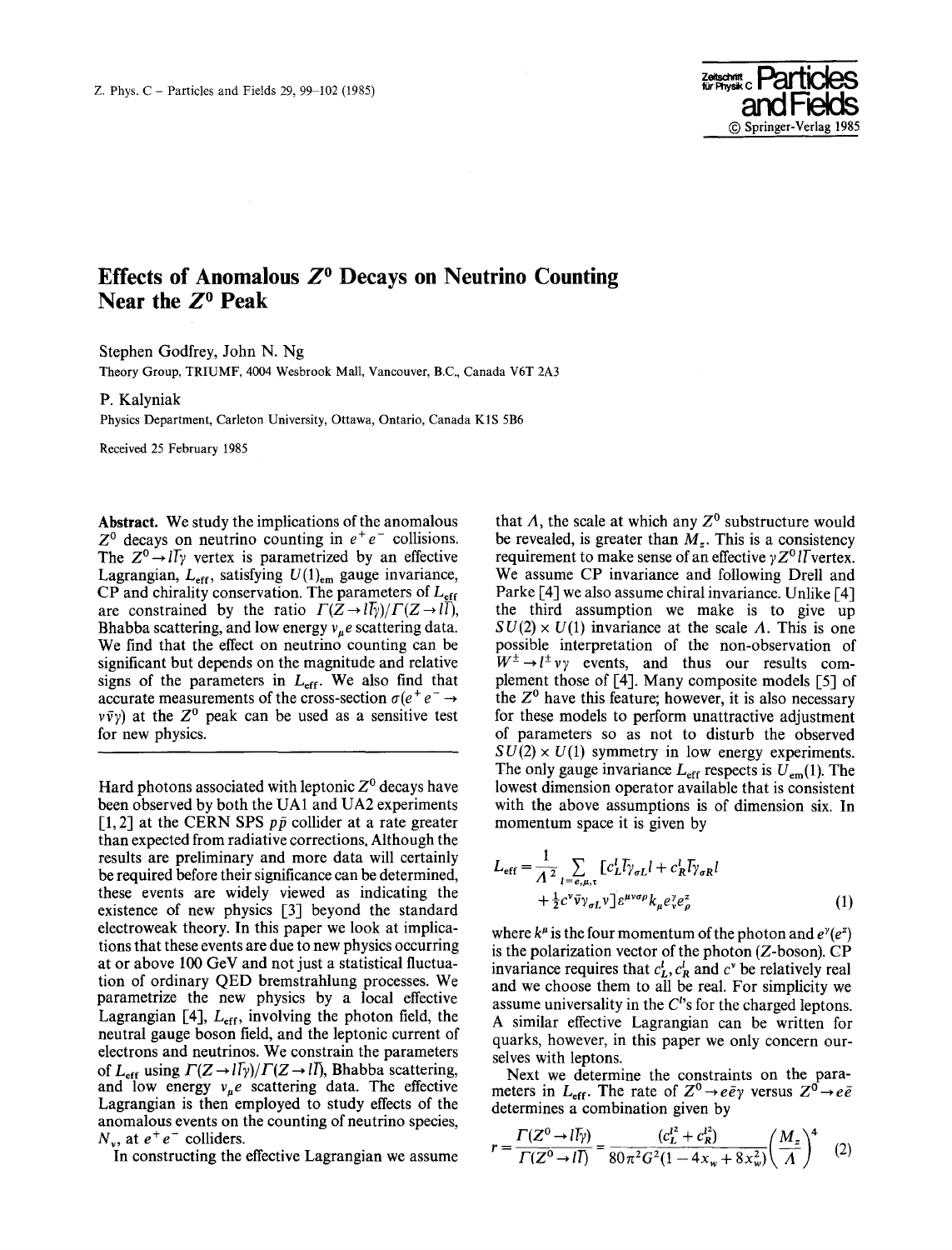

Fig. 1. Feynman diagram for lepton-lepton scattering with anomalous  $Z^0$ -photon-lepton interaction denoted by the blob

where  $x_w \equiv \sin^2 \theta_w$ ,  $G \equiv g/\cos \theta_w$  with g being the  $SU(2)$  coupling constant in the standard model, and *Mz* is the Z-boson mass. For our numerical estimate, we take  $r = 0.1$  for each leptonic mode [7]. This gives the equation

$$
(c_L^{l_2} + c_R^{l_2}) \left(\frac{M_z}{A}\right)^4 \simeq 23.7.
$$
 (3)

Further constraints on the parameters can be derived by computing the effects of the phenomenological interaction (1) in low energy experiments. The relevant ones, as well as being the most stringent, are Bhabba scattering and  $v_{\mu}e$  elastic scattering. To this end we calculate the effective one-loop local four-fermion interaction given by the Feynman diagram of Fig. 1.

The integrals involved are divergent and we take the cut-off to be  $\Lambda$ , since, beyond this the effective Lagrangian is not valid. The resulting 4-fermi interaction for  $v_{\mu}e$  scattering is

$$
I_{ve} = \frac{3}{32\pi^2} \frac{c^{\nu}}{\Lambda^2} \ln\left(\frac{\Lambda^2}{M_z^2} + 1\right) \bar{v}_{\mu} \gamma_L^{\sigma} v_{\mu}
$$
  
 
$$
[g_L \bar{e} \gamma_{\sigma L} e - g_R \bar{e} \gamma_{\sigma R} e], \tag{4}
$$

where  $g_L = G(1-2x_w)/2$  and  $g_R = -Gx_w$ . We compare this with the standard model result and use the experimental data on neutral currents [8], which is in agreement with the standard model, to arrive at the following constraint:

$$
c^{v}\left(\frac{M_{z}}{A}\right)^{2}\ln\left(\frac{A^{2}}{M_{z}^{2}}+1\right) \lesssim 5.5.
$$
 (5)

Repeating this procedure, we obtain the effective four fermion interaction for Bhabha scattering to be:

$$
I_{ee} = \frac{3}{8\pi^2 A^2} \ln\left(\frac{A^2}{M_z^2} + 1\right) \left[c_L^e g_L \bar{e} \gamma_L^\mu e \ \bar{e} \gamma_{\mu L} e \right] - c_R^e g_R \bar{e} \gamma_R^\mu e \ \bar{e} \gamma_{\mu R} e + (c_R^e g_L - c_L^e g_R) \bar{e} \gamma_L^\mu e \ \bar{e} \gamma_{\mu R} e \right].
$$
\n(6)

Since the data [9] agrees very well with QED we obtain the following stringent bound

$$
|c_L^e + c_R^e| \left(\frac{M_z}{A}\right)^2 \ln\left(\frac{A^2}{M_z^2} + 1\right) \lesssim 1.07\tag{7}
$$

Equations (3), (5) and (7) tightly constrain  $L_{\text{eff}}$ . In fact, if  $c<sub>L</sub><sup>e</sup>$  and  $c<sub>R</sub><sup>e</sup>$  have the same sign, using the Schwartz inequality and (3) and (7) we obtain

$$
A \lesssim 120 \,\text{GeV} \tag{8}
$$



Fig. 2. Feynman diagram depicting contribution of anomalous gauge boson-photon-lepton interaction to the process  $e + \bar{e} \rightarrow v \bar{v}y$ 

which is barely consistent with our approximation of locality. On the other hand if  $c_{L}^{e}$  and  $c_{R}^{e}$  have opposite signs,  $\Lambda$  is allowed to increase. Indeed, if  $c_R^e$  =  $-c<sub>L</sub><sup>e</sup>$  then (7) is trivially satisfied for all values of  $\Lambda$ .

With these constraints on the parameters of  $L_{\text{eff}}$  we calculate its effects on neutrino counting near the  $Z^0$ peak. In addition to the Feynman diagrams of the standard model [10],  $L_{\text{eff}}$  generates amplitudes given by the graphs of Fig. 2. The W-boson exchange diagrams in Fig. 2 are small as noted before and we neglect them. The interference between the amplitudes given by Fig. 2 and those of the standard model give either zero or very small contributions when the twoneutrino phase-space is integrated over. In the limit that the t-channel W-exchange process for the standard amplitudes is approximated by  $M_w \to \infty$ , the interference between the new amplitudes of Fig. 2 and the standard model amplitudes give no contribution to the cross section. This approximation is good at center of mass energies,  $E^*$ , not much above  $M_z$  and improves at lower energies. Our numerical calculation confirms this. After evaluating these amplitudes, the contribution to the differential cross-section with respect to the photon energy for the process  $e\bar{e}\rightarrow \gamma v\bar{v}$ due to  $L_{\text{eff}}$  is given by

$$
\frac{d\sigma}{dx} = \frac{G^2 N_v}{9216\pi^3} \frac{S}{A^4} x^3 \left( 1 - \frac{x}{2} \right)
$$
  

$$
\frac{\left\{ \frac{(g_L^2 + g_R^2)c_v}{(1 - \rho)^2 + \sigma^2} + \frac{(c_L^e)^2 + (c_R^e)^2}{(1 - x - \rho)^2 + \sigma^2} \right\}}{\left[ (1 - \rho)^2 + \sigma^2 \right] \left[ (1 - x - \rho)(1 - \rho) + \sigma^2 \right]}
$$
  

$$
\left[ (1 - \rho)^2 + \sigma^2 \right] \left[ (1 - x - \rho)^2 + \sigma^2 \right] \tag{9a}
$$

where

$$
\rho \equiv \frac{M_z^2}{S} \tag{9b}
$$

$$
\sigma \equiv \frac{\Gamma M_z}{S} \tag{9c}
$$

$$
x \equiv 2\frac{E_{\gamma}}{E^*} = \frac{2E_{\gamma}}{\sqrt{S}}
$$
(9d)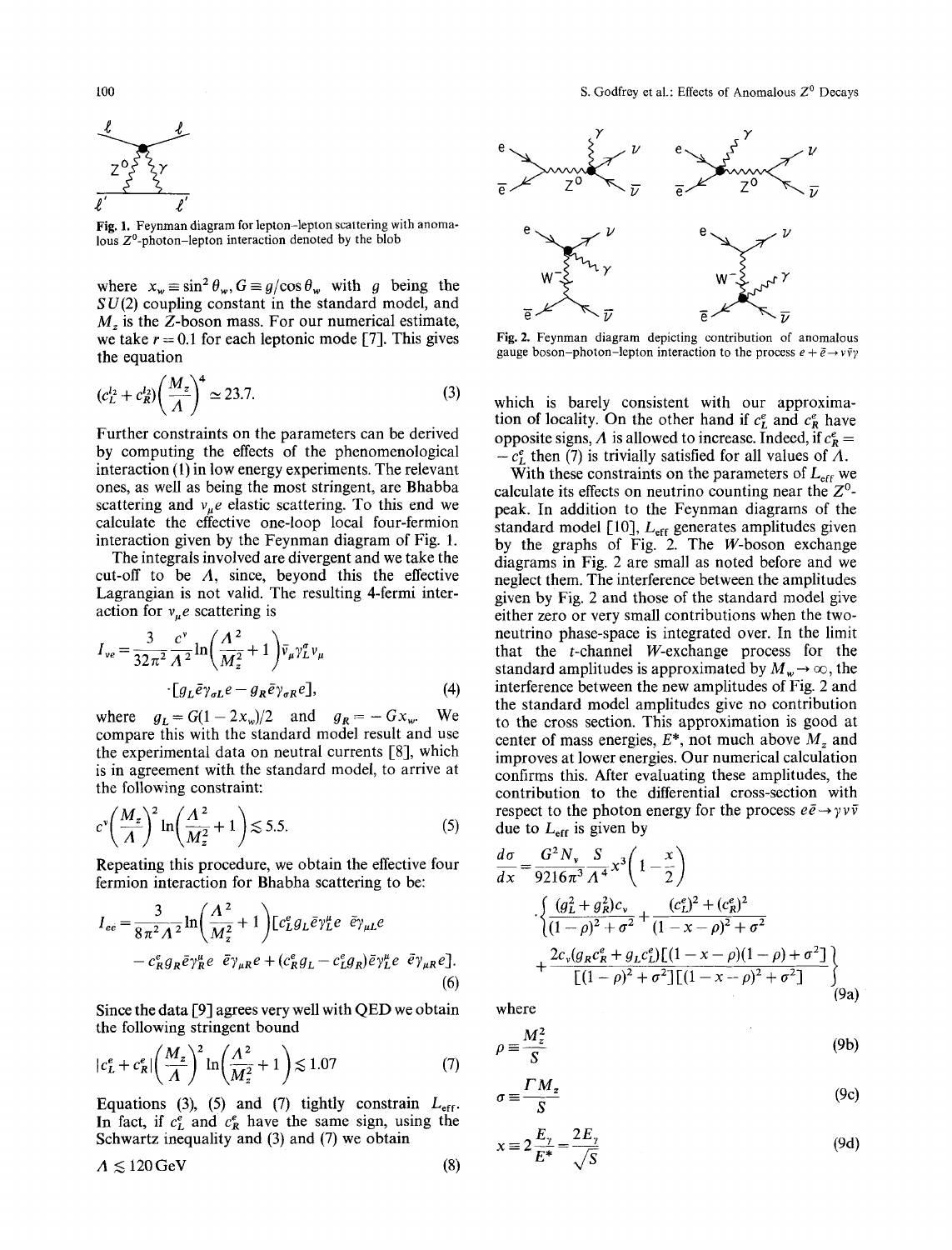

Fig. 3. The cross-section of  $e + \bar{e} \rightarrow v\bar{v}\gamma$  due to the standard model and the anomalous interaction  $L_{\text{eff}}$ . The dash line denotes the standard model cross-section for  $N_v = 3$  and the dash-dot line for  $N_v = 4$ . The solid line is for contribution of  $L_{\text{eff}}$  with  $c^v = 0$ and the dash-cross line is for  $c^v = 7.9$ ,  $c^e = c^e = 13.86$  and  $A = 120 \,\mathrm{GeV}$ 

and  $\Gamma$  is the width of the  $Z^0$  which is taken to be 2.5 GeV/ $c^2$ . The number of neutrino species is given by  $N_{\rm w}$ . The anomalous contribution to the cross-section is obtained by integrating over the photon spectrum of (9a) from a minimum value x determined by the acceptance of photon energy in a given experiment to  $x=1$ .

For comparison with the standard model contribution, which has an infra-red divergence [10], we integrate  $x = 0.1$  to  $x = 1$ . Since we are interested in the effects of the anomalous term we take  $N_v = 3$  for (9a) and compare it with  $N_v = 3$  and 4 for the standard model cross-sections [11] which are given by the dashed line and the dash-dot line of Fig. 3 respectively. Figure 3 also reveals that if  $c_v = 0$  the effect of  $L_{\text{eff}}$  is about  $1\%$  at  $E^* = 100 \,\text{GeV}$ . However, if  $c_v \neq 0$  but takes the maximum value allowed by the constraint of [5] i.e.  $c_v = 7.9$ , and taking  $A/M_z = 1.32$ , a large effect is seen [see the dash-cross curve]. These parameters give a width of  $\Gamma(Z^0 \to \nu \bar{\nu} \gamma) = 1.9$  MeV which is very small. It is quite clear that a peak will appear at  $E^* = M$ , if  $c_v \neq 0$ . Such a large value for  $c_v$  would probably indicate a "strong" interaction for the underlying structure. In Fig. 4 we display the results of a nonvanishing  $c<sub>v</sub>$  and how they change when the relative phase of  $c_v$  and  $c_e$  are altered. The parameters we use are  $c_v = 7.9$ ,  $c_{eR} = -c_{eL} = 13.68$  and  $M_z/A = 1/2$ . The larger effect occurs when  $c<sub>v</sub>$  and  $c<sub>e</sub>$  are relatively negative being two to three times as large as when they are of the same sign. As expected the difference is small near the  $Z^0$ -peak. The results presented in Fig. 3 and 4 are to be added to the standard model ones to give



Fig. 4. Comparison of the effect of  $L_{\text{eff}}$  on  $\sigma(e\bar{e}\to v\bar{v}\gamma)$  for different parameters. The solid line is for  $c^{\nu} = 0$ . The dot-dash line is for  $c^{\nu} = 7.9$ ,  $c_L^e = -c_R^e = 13.86$  and dash line is for  $c^{\nu} = -7.9$ , with the same values for  $c<sub>L</sub><sup>e</sup>$  and  $c<sub>R</sub><sup>e</sup>$ 

the total cross-section. Both the standard model and  $L_{\text{eff}}$  give contributions to the cross-section that are approximately proportional to  $N_{v}$  since in both cases the W-exchange channel is small.

In conclusion we find that the anomalous  $L_{\text{eff}}$  is barely consistent with low energy data if  $c<sub>L</sub><sup>e</sup>$  and  $c<sub>R</sub><sup>e</sup>$ are of the same sign while there is no problem if  $c<sub>L</sub><sup>e</sup>$ and  $c_{R}^{e}$  have opposite signs. The effect on neutrino counting is dramatic if  $c_v \neq 0$ . Indeed one can take the opposite point of view and use the measurement of the cross-section  $\sigma(e\bar{e} \rightarrow v\bar{v}\gamma)$  at the Z<sup>o</sup>-peak as an indication of new physics. Comparing the results of Figs. 3 and 4 we see that measuring the cross-section  $e\bar{e} \rightarrow v\bar{v}\gamma$ both below and above the  $Z^0$ -peak is very important in constraining the parameters of  $L_{\text{eff}}$  in the event that no effects are found. If one's interest is in determining  $N_{v}$  and wants to avoid the possible adulteration from  $L_{\text{eff}}$  the value of  $E^* \approx 100 \,\text{GeV}$  appears to be most suitable.

## **References**

- 1. Arnison et al.: Phys. Lett. 126B, 398 (1983)
- 2. P. Bagnala et al.: Phys. Lett. 129B, 130 (1983)
- 3. A brief review and bibliography can be found in L.J. Hall, R.L. Jaffe, J.L Rosner: MIT-CTP-1202 unpublished, (1984)
- 4. S. Drell, S. Parke: Phys. Rev. Lett. 53, 1993 (1984)
- 5. R.D. Peccei: Phys. Lett. 136B, 121 (1984); G. Gounaris, R. Kogerler, D. Schildknecht: Phys. Lett. 137B, 261 (1984)
- 6. We take the phenomenological approach that the relevant Lagrangian density in this study is  $L_{\text{eff}} + L_{\text{std}}$  where  $L_{\text{std}}$  is the Lagrangian of the Weinberg-Salam model. Again neglecting the small CP-violating Kobayashi-Maskawa parameters in  $L_{sd}$  the